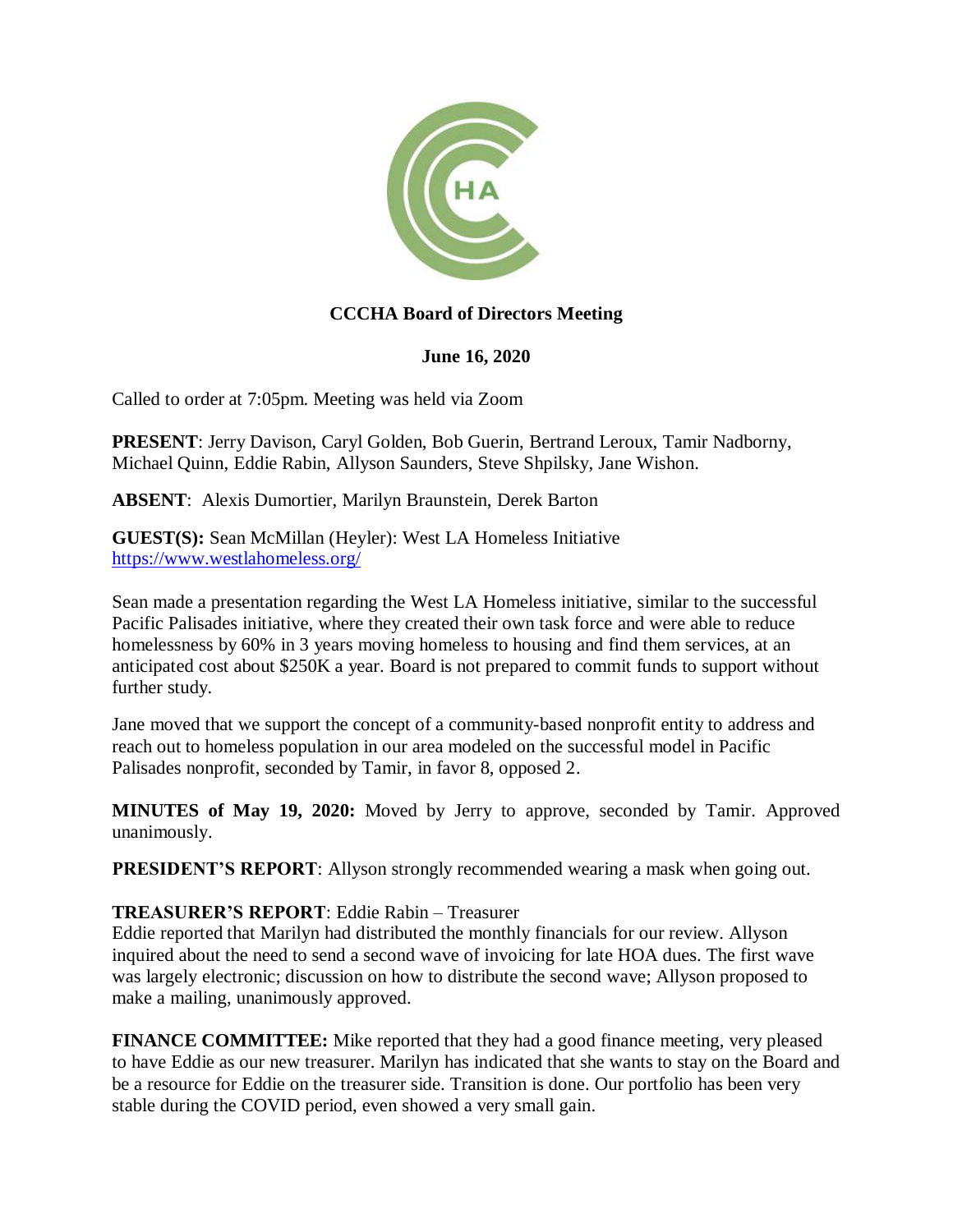**SAFETY COMMITTEE:** Tamir received an email from Alex (absent) who reported: One small incident (rim/tires stolen) outside our neighborhood. We had extra patrol from APS during the nights in the last few months, Tamir to check if this is still in place. Allyson mentioned that we had good coverage for all this period starting in March, in addition to more people walking in the neighborhood, crime was down.

**ARCHITECTURE COMMITTEE**: Allyson reported working with a new homeowner seeking to build an ADU (accessory dwelling unit) attached to their new home for aging parents. Issues of square footage and setbacks are being worked out at the committee level.

**TRAFFIC COMMITTEE:** Everyone likes the empty streets in our neighborhood. Due to the COVID pandemic, the LA City budget will be cut, and the city will be very busy, so we will have to prioritize all our requests (traffic circle, Stop sign).

#### **COMMUNICATIONS:**

No report given.

### **LEGAL COMMITTEE:**

No report given.

**GREEN COMMITTEE:** Allyson shared information related to the trees with Alex. There were questions related to a new construction: (i) whether they may take out trees in the parkway, and (ii) whether they have to report on the plan which trees they will take out and replace? Allyson and Alex will work together with our contact at the City for tree services.

**FILMING:** Film LA starting again very soon to film, but we have no information regarding our neighborhood.

**BLOCK PARTY COMMITTEE:** No decision has been made as to whether we will have a block party this year due to the pandemic. It will be discussed at the next meeting.

**WNC**: Jane reported on a number of motions having passed on a variety of issues, including postponing the adoption of the LRTP (Long Range Transportation Plan) for at least a year due to COVID impact.

**CD-5**: Allyson reported that the next quarterly meeting is planned for September  $12<sup>th</sup>$ .

**OLD BUSINESS:** Annual meeting. Mike reported that we cannot have a purely Zoom meeting, but we could have a physical meeting in a location with social distancing (TBD, proposals included having it at the Triangle Park, Vista del Mar, or on the tennis court at Griffin Club) together with having some homeowners joining via Zoom. Discussion followed regarding dates and voting methods. Allyson asked us to think of potential venues outside, and we will discuss at the next Board meeting.

# **NEW BUSINESS:**

(1) 2019 Taxes: Mike reported that the quarterly payment has been made for this quarter. Due to the reduction in Film revenues we will re-estimate for the next quarterly payment.